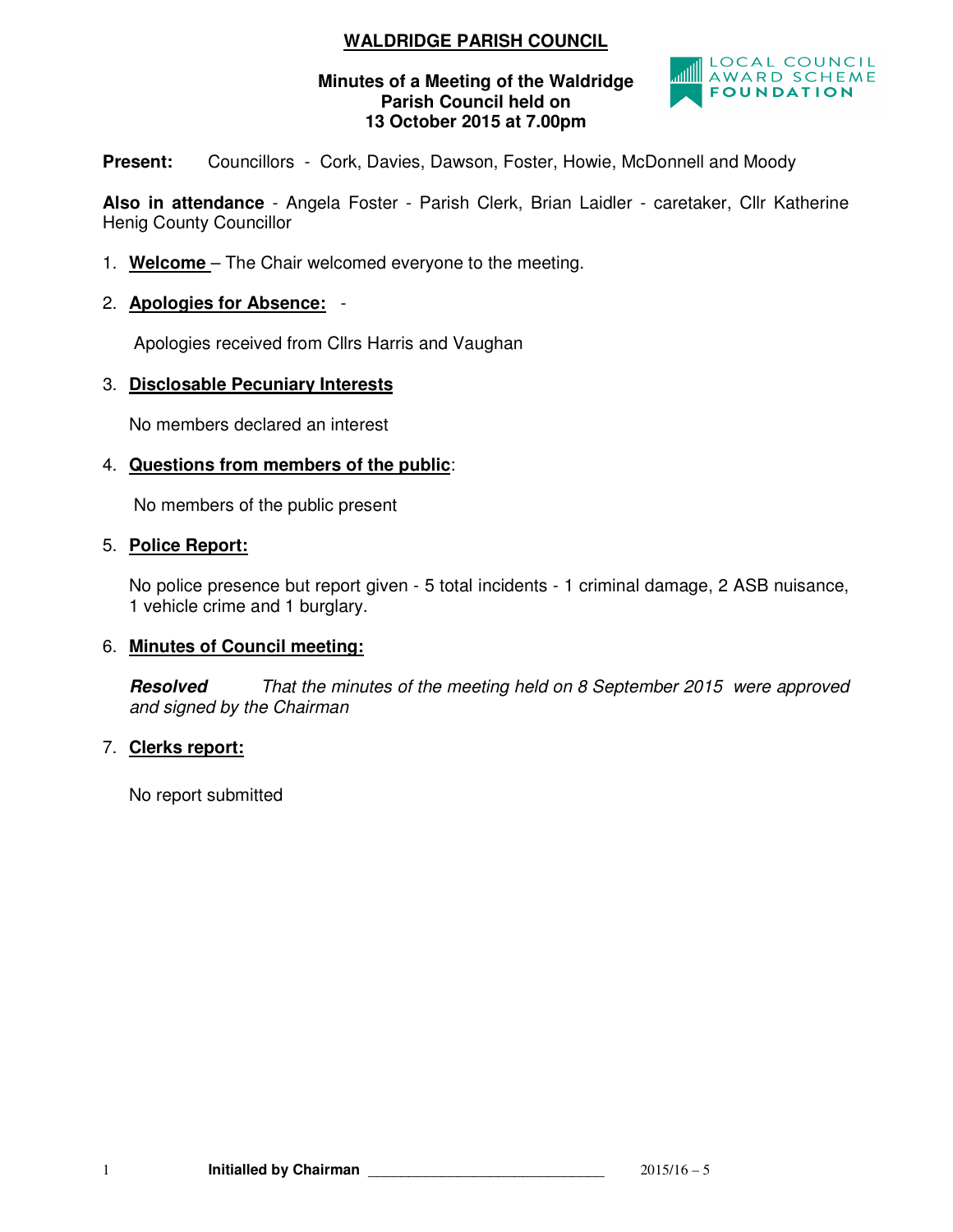#### 8. **Parish Matters and on-going items**

#### a) **Planning applications received**

**To consider any planning applications received after the agenda was published.** 

- No applications received
- b) **To consider any planning applications received after the agenda was published.** 
	- No applications received
- c) **County Councillors report** Cllr Henig submitted her report covering:

**Road Safety** - Speed limit scheme / Street lighting

**Local Environment** - Flytipping CCTV / Dog bin relocation

**Other -** Car parking scheme / Birch View playground / town centre meeting

**Resolved** - Report noted

d) **Quarterly Accounts -** The Clerk distributed accounts for approval

**Resolved:** Cllr Moody signed the bank reconciliation, bank statement, petty cash and budget

e) **Conclusion of Audit –** The Clerk confirmed that the external audit had been completed and an unqualified audit opinion had been given

**Resolved:** The Clerk should complete the Notice of Conclusion of Audit for the year ended 31 March 2015

- f) **Action plan** This to be resent to councillors for discussion at next meeting. Some items to be identified to complete this financial year.
- g) **Local Council Award Scheme**  The Clerk noted all documents are ready to be submitted to apply for Foundation Level

**Resolved:** All agreed to submit all information for foundation level

h) **Hoop on Millennium Green -** No planning permission is required. Two quotes have been sought, awaiting a third. Costs ranging from £1,128 to £1,856.

**Resolved:** It was agreed to get further quote for next meeting.

i) **Fitness equipment / Millennium Green / goal posts monthly inspections –** The equipment has been inspected. Nothing to report

**Resolved:** Report noted.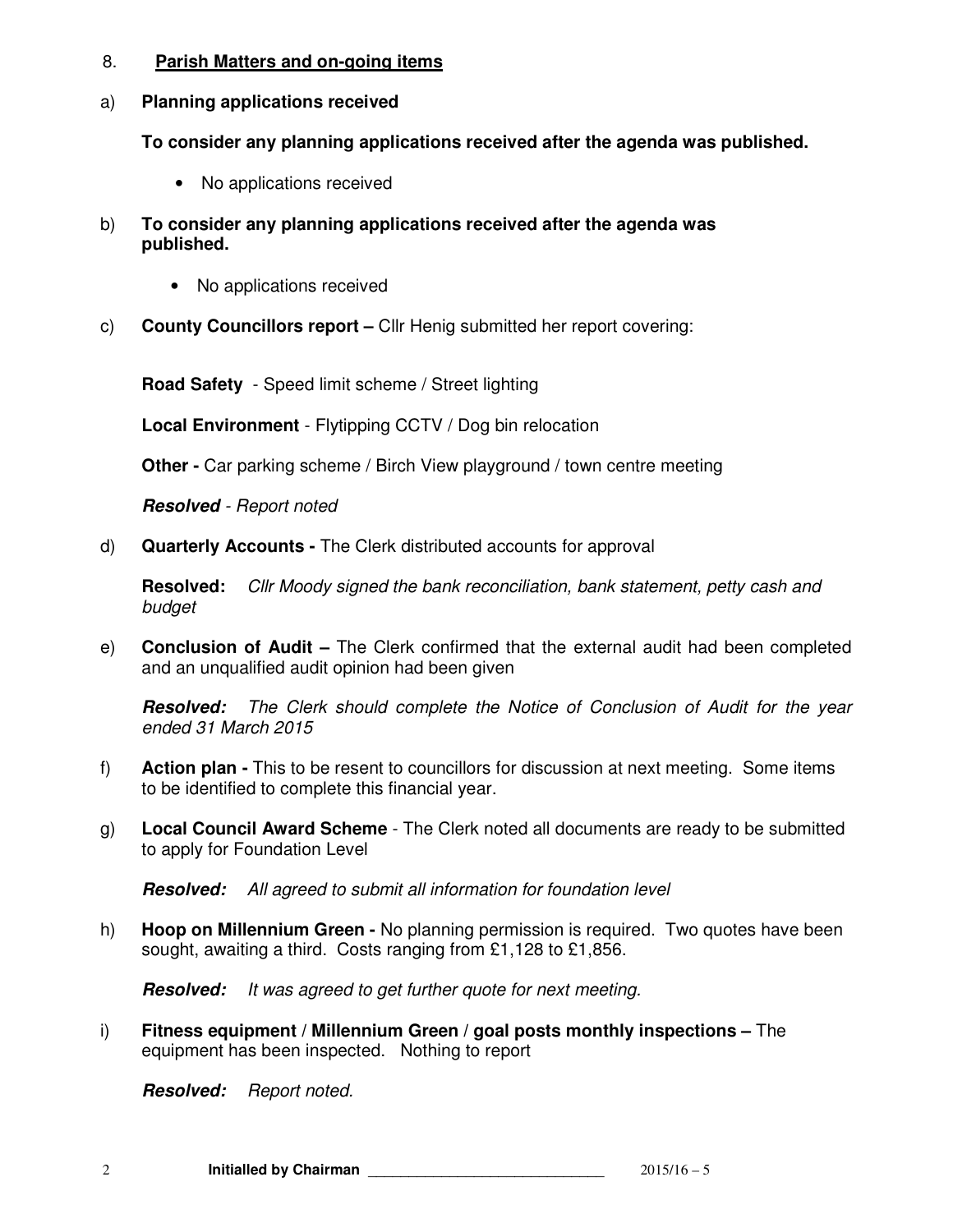## j) **Trees on Millennium Green** - A site meeting took place with DCC to get their advice.

**Resolved:** It was noted several of the trees need to be removed. Other trees need to be cut back. It was agreed to get costs from professional tree surgeons and carry out work before December. The Clerk to get 3 quotes.

k) **Clippings -** The Clerk distributed Autumn Clippings for approval. She noted she is preparing a new e-newsletter which will be ready soon.

**Resolved:** Agreed ready to go to print

l) **Trailer serviced and repair or sell** - A cost of £157 was given to get trailer serviced. St Barnabas Nursery who look after trailer has requested buying the trailer for £100. He will cover the cost of repairs.

**Resolved:** It was agreed to sell trailer for £100. The Clerk to arrange invoice

m) **Charity Tombola -** The money raised at the fun day was £131.

**Resolved:** It was agreed to split money between Air Ambulance and McMillan Nurses. The Clerk to raise cheques.

- n) **Talk from Kevin Glassey** It was agreed to wait until the new year.
- o) **Halloween**  The final arrangements for the evening were discussed
- p) **Timetable of events** CDALC forthcoming events (if any)
	- No training available.

#### q) **Correspondence received**

- CDALC AGM the Clerk and Cllr Davies to attend
- Funding opportunity this was discussed but decided against.
- r) **Correspondence received after agenda published** (to note only)
	- Nothing received
- s) **Waldridge in Bloom working group update** 
	- Cllr Cork gave an update, he announced the Parish have won Gold in Northumbria in Bloom. He wishes to get notice boards produced. This to wait until December.
- t) **AAP forum updates** 
	- Nothing to report
- u) **Urgent issues for noting** (Clerk to use delegated powers if necessary) **and any items Councillors wish to agenda for next meeting**